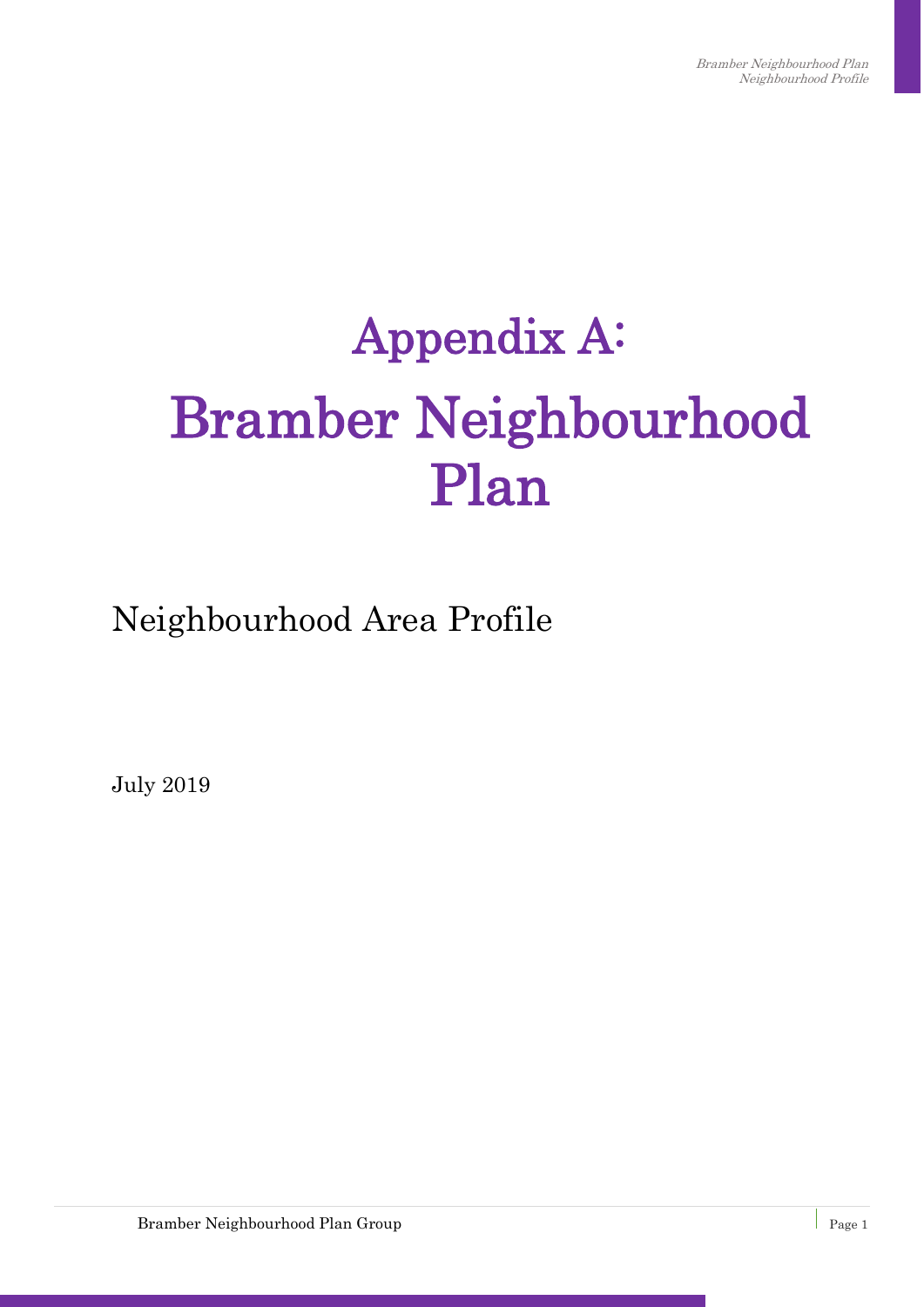#### TABLE OF CONTENTS

| 2. |  |
|----|--|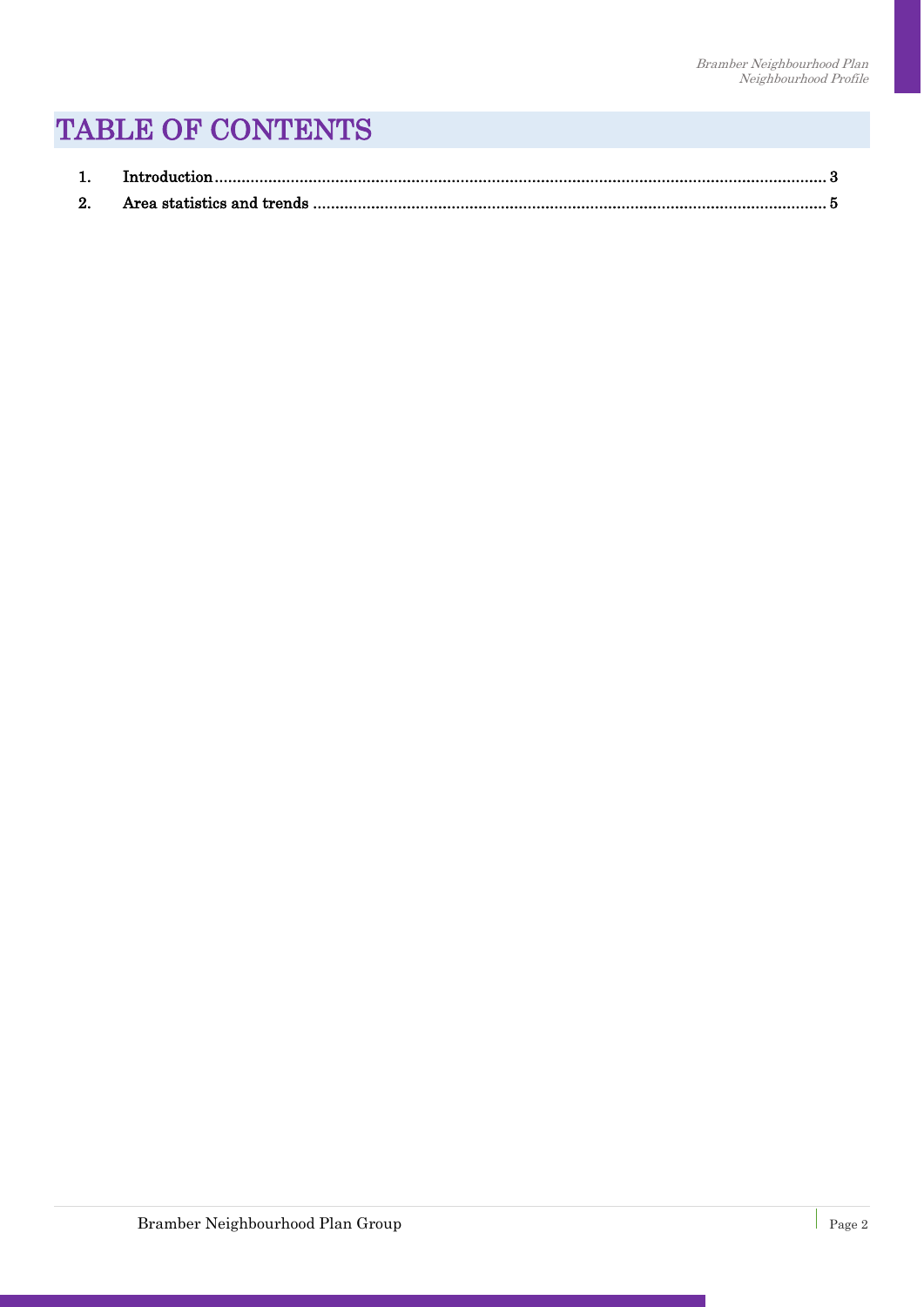## <span id="page-2-0"></span>1. Introduction

- $1.1.$ The parish of Bramber is located within the county of West Sussex. The northern part of the parish, which encompasses The Street, sits within Horsham district whilst the remainder, which is predominantly rural, lies within the South Downs National Park. As the majority of Bramber's population are located to the north of the parish, the information provided in this report compares Bramber to Horsham district.
- $1.2.$ To inform the emerging Neighbourhood Plan, it is helpful to prepare a detailed profile of the neighbourhood area. This includes statistical information about the local population, economy, housing and health.
- $1.3.$ The profile helps to inform the development of the vision and objectives for the Neighbourhood Plan, which the policies contained in the Neighbourhood Plan will seek to deliver.
- $1.4.$ Unless otherwise specified, data referred to is taken from the 2011 Census.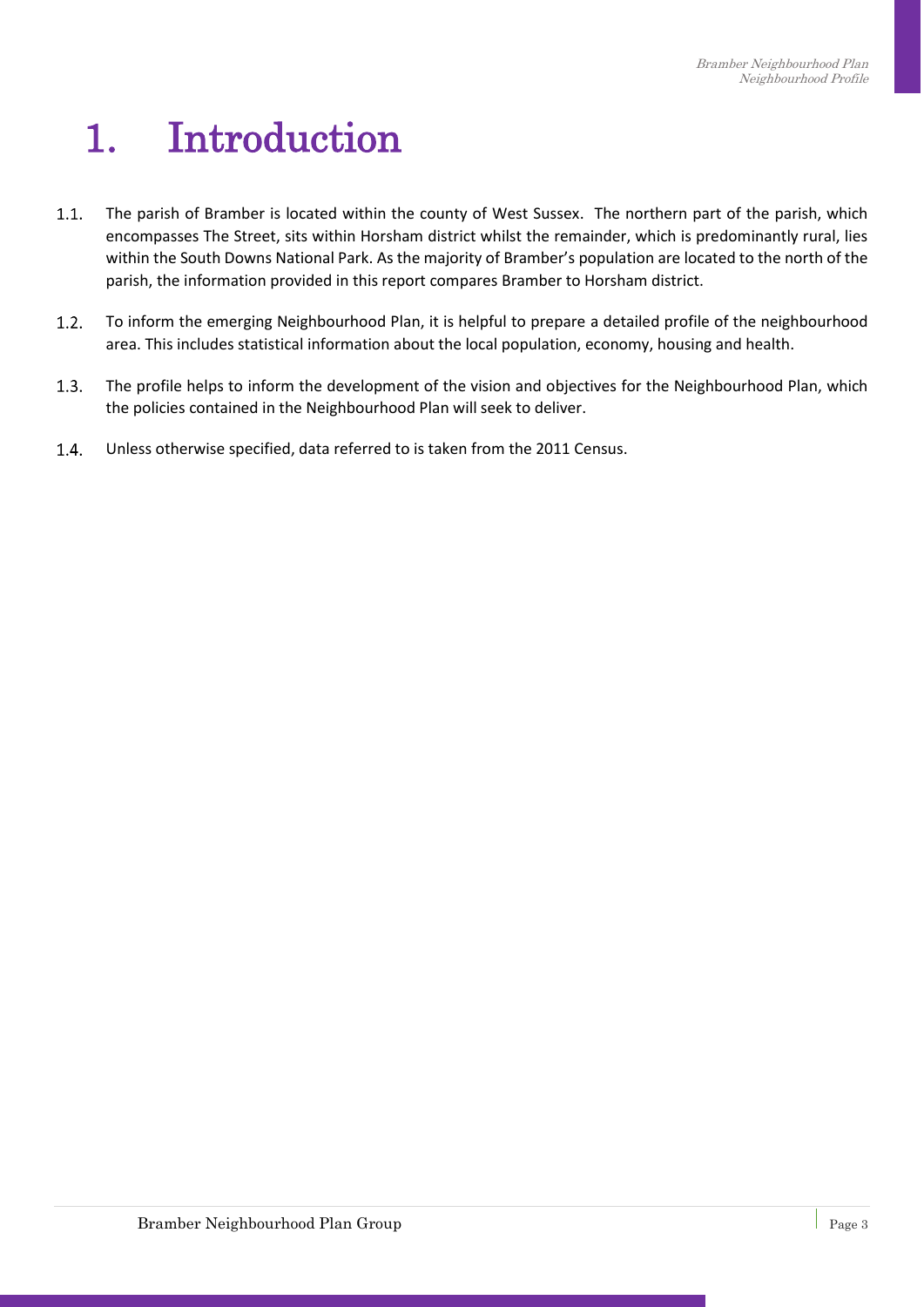

*Figure 1.1: Neighbourhood Plan Area*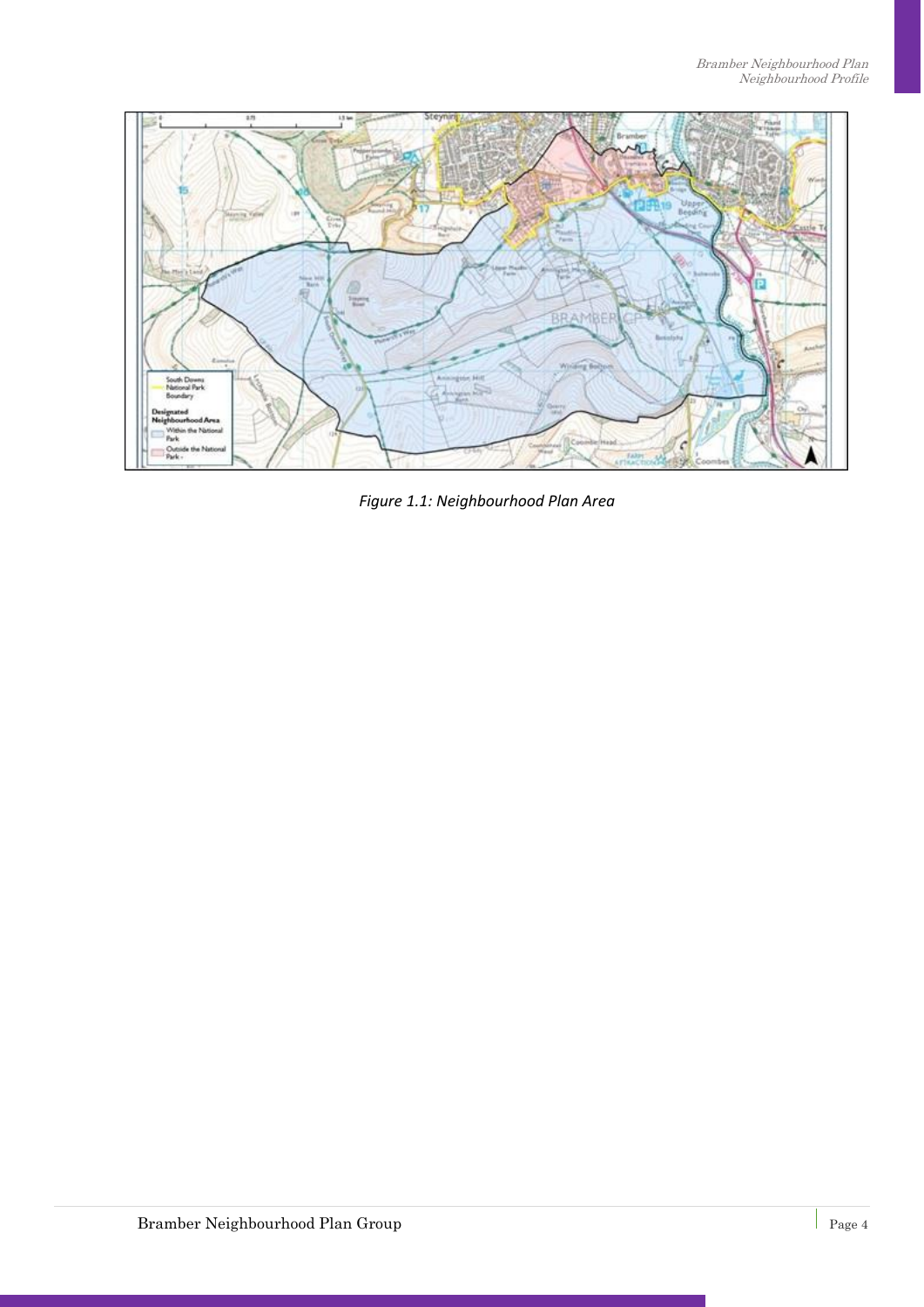### <span id="page-4-0"></span>2. Area statistics and trends

#### Summary

- $2.1.$ The key aspects of the profile of the neighbourhood areas, as they relate to the Neighbourhood Plan, are as  $follows<sup>1</sup>$ :
	- Compared to the district as a whole, the parish has a significantly **higher percentage of older residents, aged 45 and over** and in particular those aged 65+. This age bracket grew considerably between 2001 and 2011.
	- There is a **below average number of children and teenagers** in the parish, when compared to the district as a whole. The number of children dropped between 2001 and 2011, although the number of teenagers and young adults grew, perhaps where children have been inclined to stay at home rather than rent or buy their own homes.
	- The parish has **higher than UK average levels of car ownership**, with just 4% of residents having no access to a vehicle. Higher car ownership is not unexpected in more rural areas, however it will be important to ensure that public transport is adequate for those with limited access and that people are encouraged to take shorter, local journeys by means other than motor vehicle.
	- There is **no railway** in the parish, the nearest railway station is in Shoreham-by-Sea to the south. There are **approximately five bus routes** serving Bramber, connecting the village to the nearby large villages and towns including Horsham, Brighton and Burgess Hill.
	- **Unemployment is very low** with **high numbers of people working from home (21%).** The vast majority of residents use their car to get to their workplace and distances travelled imply that work is found in the neighbouring nearby larger towns, with some commuting to London.
	- The parish has seen **limited housing growth** over the last few decades. Houses are predominantly owned, detached and more expensive than in the neighbouring towns. The turnover of housing is low, suggesting little movement into the area. There are few opportunities for rented properties, either social or private, when compared to the wider area.
- $2.2.$ The following paragraphs set out the detailed statistics and trend data for the neighbourhood area.

 $\overline{a}$ 

<sup>1</sup> Source: 2011 Census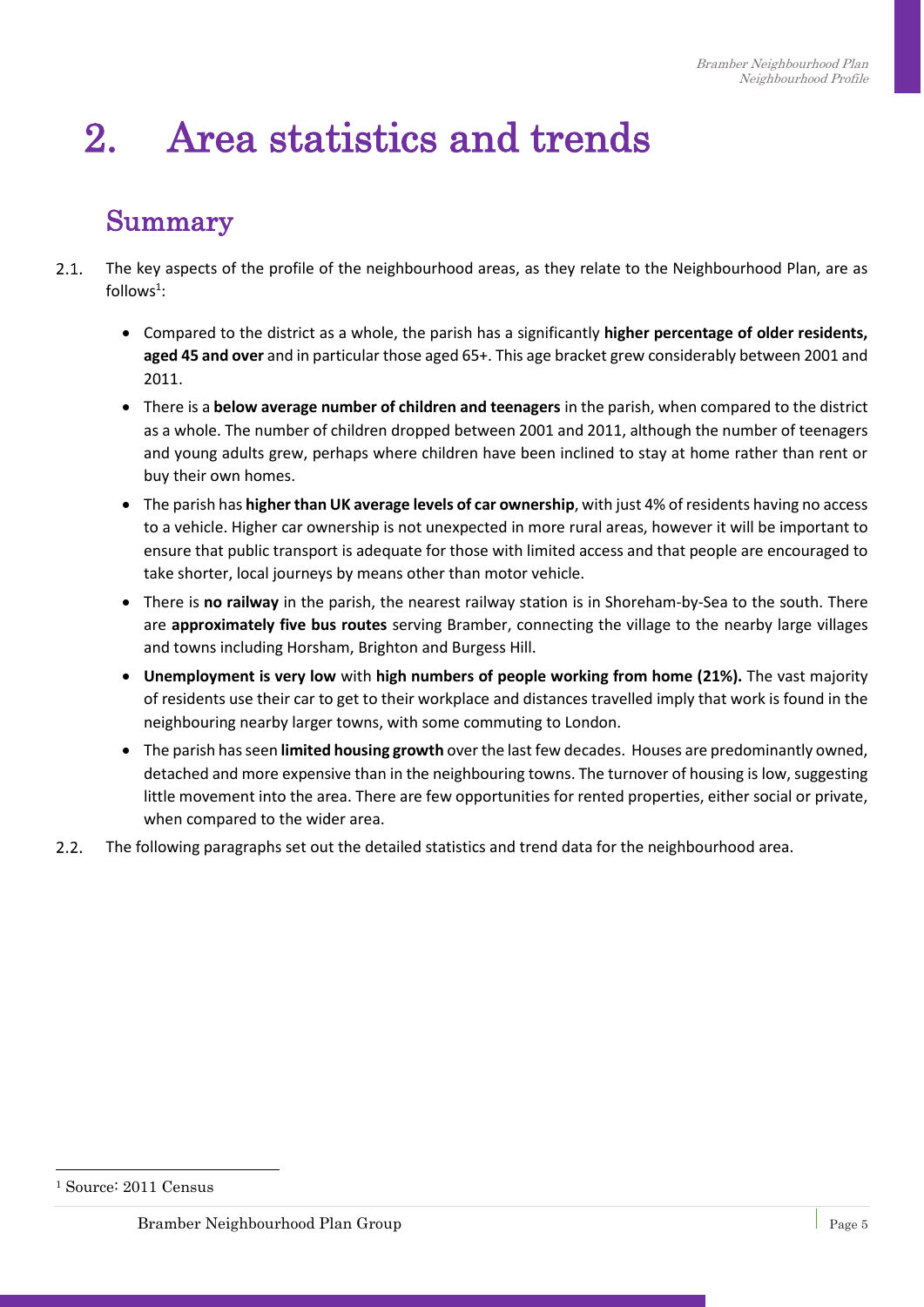#### Population

 $2.3.$ The 2011 Census recorded that the usual population of the parish was 785 persons, representing less than 1% of the Horsham local authority area, living in 348 households. The population of Horsham district as whole is 131,301. Figure 2.1 below shows the age breakdown of the population in 2011. The figures reveal that the proportion of older residents (aged 65 upwards) is considerably higher than the district average and accounts for approximately two thirds of the population of the parish. It is an age group that has grown over the period 2001 to 2011 by 15%, as shown in Figure 2.2. Notably, the 45-65 year old grouping is also significantly higher than the district average, suggesting that the aging trend is set to continue as these enter the next age group bracket.



*Figure 2.1: Age profile of Bramber residents, 2011*

 $2.4.$ Figure 2 reveals how the age profile of the population changed between 2001 and 2011.



*Figure 2.2: Change in age profile of Bramber residents, 2001 to 2011*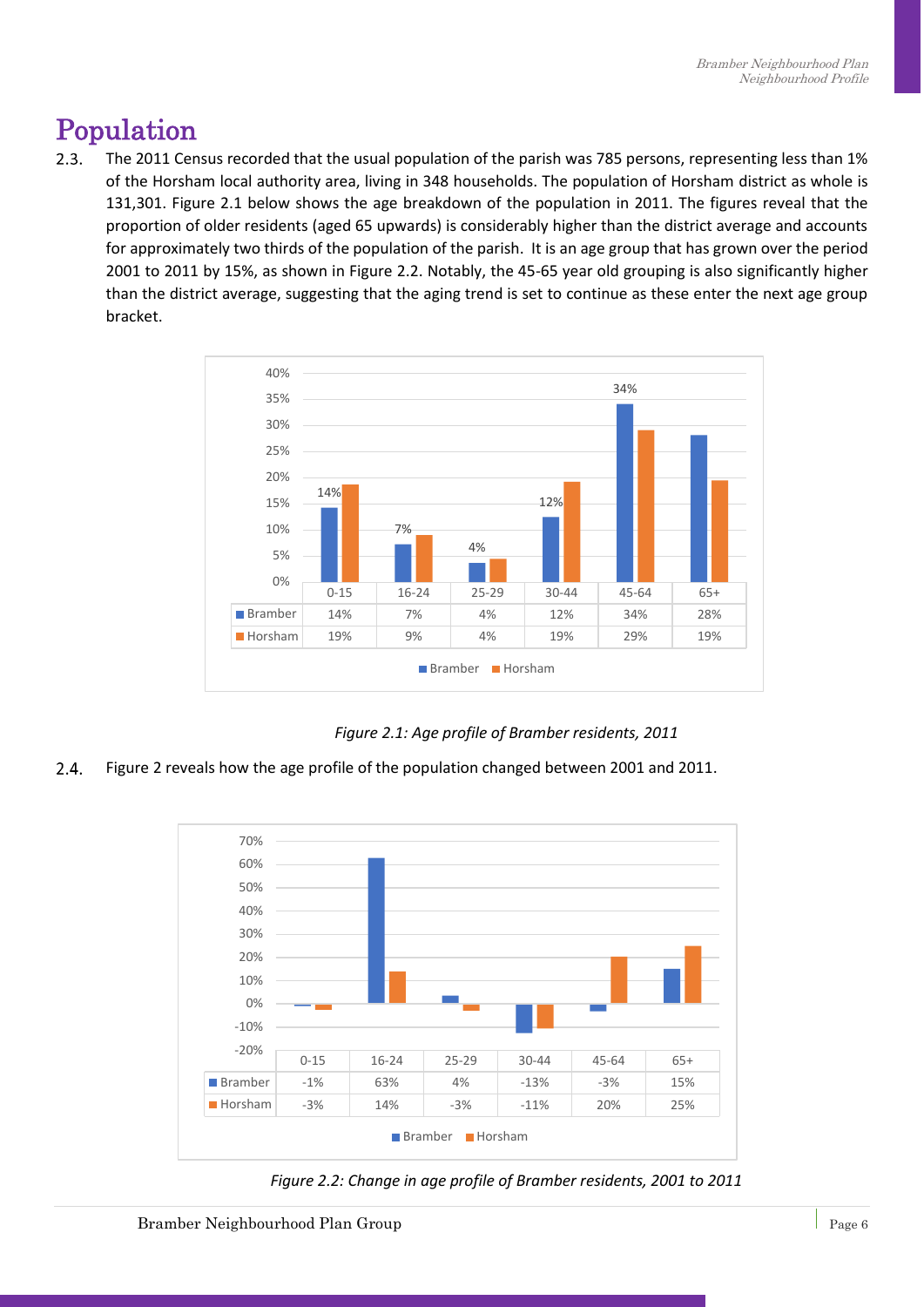$2.5.$ Interestingly, whilst there are fewer numbers of 25-45 year olds, the number of older children and young adults has grown significantly by 63%. This may reflect the national trend for young people to live at home longer.

### Housing

 $2.6.$ There have not been any notable large developments in the parish in recent years and it would appear that families living in the area remain so, with few new, younger couples and families moving in. It is interesting to consider the impact that house prices has on this. Figure 2.3 offers a comparison of average house prices at the time of print. Most of the sales in Bramber over the past year were detached properties, which on average sold for £769,117. Semi-detached properties had an average sold price of £581,317 and terraced properties averaged at £295,000. Bramber house prices are significantly more expensive that the surrounding settlements. There are also fewer homes that have come up for sale. This has clearly impacted on the ability for younger families and first-time buyers to invest in a property in the parish.

| <b>Settlement</b>    | Average house price | Properties sold |
|----------------------|---------------------|-----------------|
| <b>Bramber</b>       | £625,787            | 11              |
| Steyning             | £438,814            | 77              |
| <b>Upper Beeding</b> | £333,517            | 24              |
| Lancing              | £294,387            | 327             |
| Worthing             | £317,362            | $1000+$         |
| Horsham              | £352,514            | 768             |

*Figure 2.3 – Average House prices, July 2018-2019* Source: [www.rightmove.co.uk](http://www.rightmove.co.uk/) (July 2019)

 $2.7.$ There were 348 dwelling spaces in the parish in 2011 and Figure 2.4 breaks these down by type. The vast majority of homes are detached, which mirrors the findings on the house prices. Council tax bands are likely to be higher too, therefore, suggesting that affordability is a potential issue in Bramber.



*Figure 2.3 – Type of housing in the Area*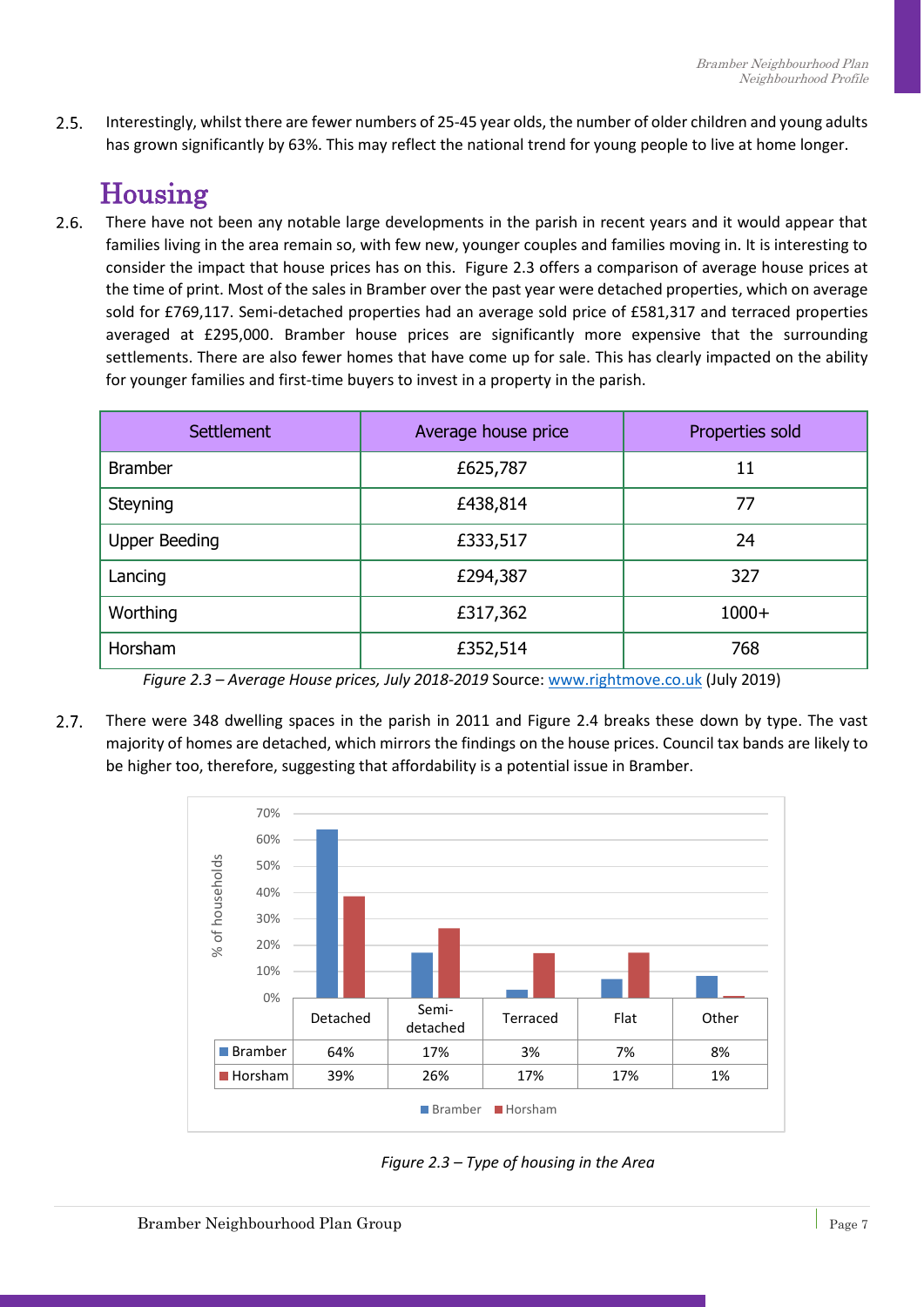$2.8.$ The tenure of housing is illustrated in Figure 2.4, revealing that the Area predominantly comprises homes that are owned by their occupants, either outright or with a mortgage. The number of social rented housing available is extremely low, although private rented property availability is in line with the district. This adds further weight to the argument that the parish does not offer many opportunities for those on the rental or lower rungs of the purchasing property ladder.



*Figure 2.4: Tenure of housing*

#### Work and skills

 $2.9.$ Of the total number of residents in the Area, 64% are economically active. The remaining 36% are economically inactive and 70% of these are retired. Of those who are of working age, and are economically active, Figure 2.5 illustrates how this is broken down in terms of type of employment, compared to Horsham district as a whole. As can be seen, the vast majority of residents are employees in full-time employment. Notably, however, there is a significant number of people who are self-employed (17% compared to 13% across the region). Self-employed people can often be more likely to work from home, therefore highlighting the need to ensure that the facilities and infrastructure – e.g. broadband and mobile connectivity and speed – is in place.



*Figure 2.5: Economic activity*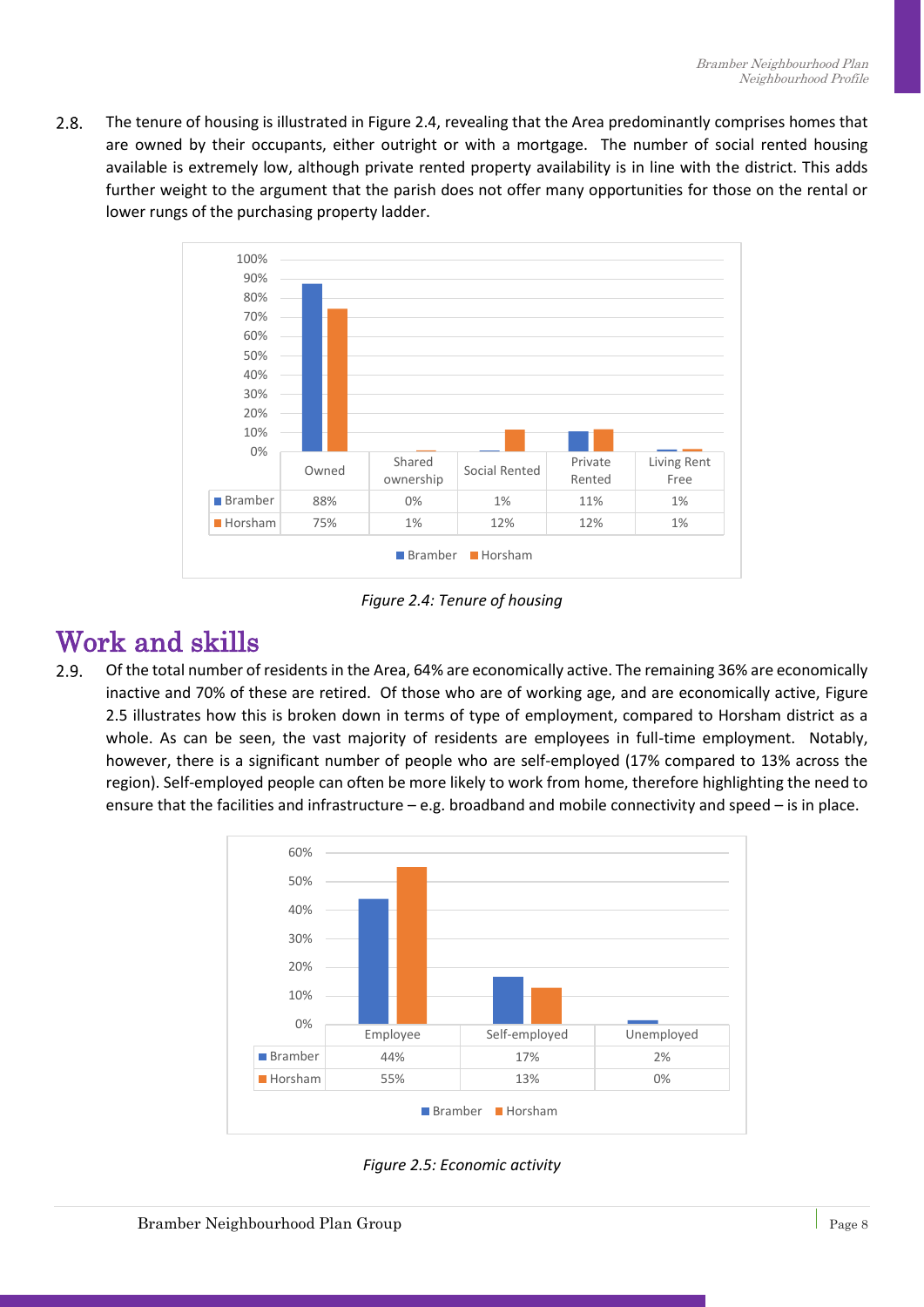2.10. Understanding how people reach their place of work is helpful when considering the potential impact that commuting has on the local transport infrastructure. Figure 2.6 suggests that of those residents in employment, 66% are commuting by car to their place of work. This is perhaps unsurprising in a rural area, where the main source of employment is likely to be in the nearby major towns and cities. This question within the 2011 census revealed that 14% of residents work from home in Bramber, which is high compared to Horsham as a whole. This is a lower percentage that shown in Figure 2.7 (21%).



*Figure 2.6: Mode of transport to work*

2.11. Figure 2.7 indicates how far they are travelling to reach their place of work. Of those commuting to work, the majority are travelling between 5km and 20km, which would include nearby settlements such as Worthing, Shoreham-by-Sea and the edge of Brighton. The graph below reveals that 21% of Bramber residents work from home.



*Figure 2.7: Distance travelled to place of work*

Just 4% of those living in the parish have no access to a car (Figure 2.8), implying that car usage is high. There is a need to consider how to encourage shorter journeys to take place by other means.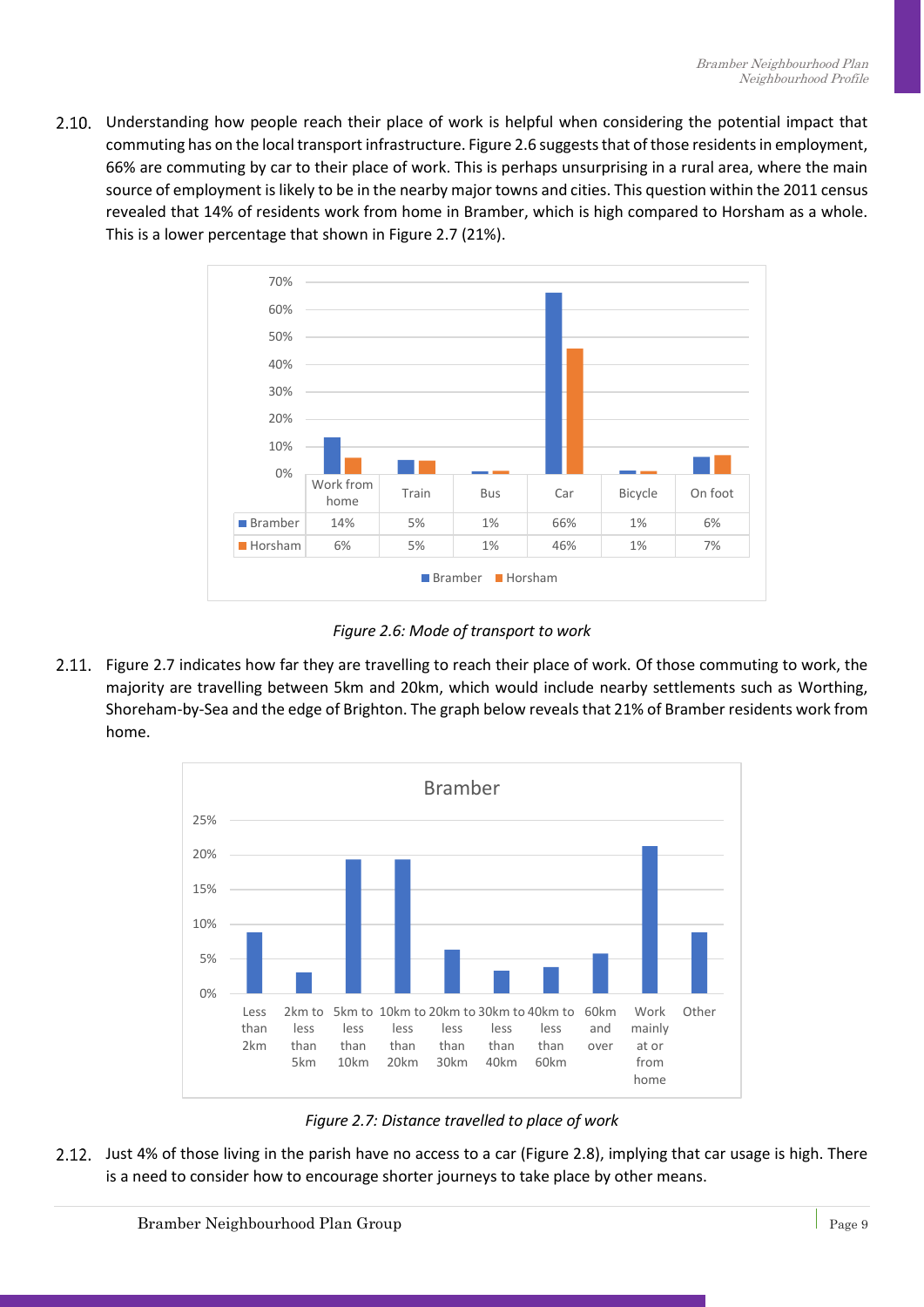

*Figure 2.8: Number of cars per household*

Figure 2.9 shows the qualifications of the local residents aged 16 years and over. Bramber has a well-qualified local population, reflected in the low levels of unemployment.



*Figure 2.9: Highest level of qualifications*